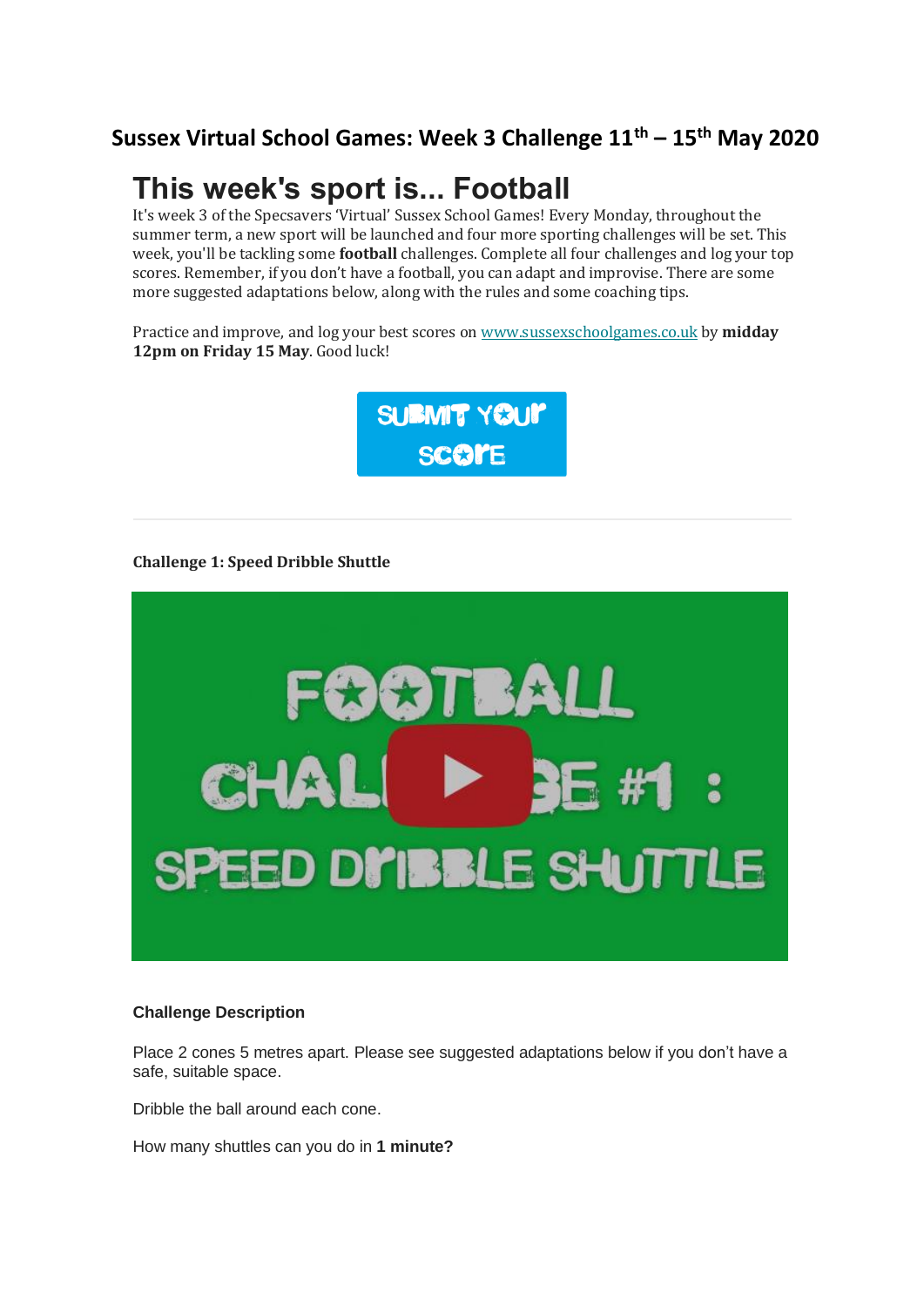#### **Scoring**

Count every length successfully completed, so every time that you go around a cone. How many lengths can you complete in **1 minute?**

#### **Suggested Adaptations for Space/Equipment**

If you don't have the space available, you can half the distance (2.5 metres). If doing this, dribbling around the far cone **AND BACK** counts as 1 length.

If you don't have a football, you could try a similar size ball, or even a balloon. Shoes also make great cones.

If you don't have a tape measure, a piece of A4 paper is approximately 30cm in length, or a large adult stride is approximately 1 metre.

#### **Adaptations for Inclusivity**

These challenges can be completed in a wheelchair, using crutches, or by shuffling on your bottom.

#### **Coaching Tips**

1. Keep your head up while dribbling, using your instep, laces and outside of the foot to keep the ball travelling in a straight direction

2. Keep the ball just in front of you, so that you can move quickly and keep it under control

#### **Challenge 2: Through the Gate**

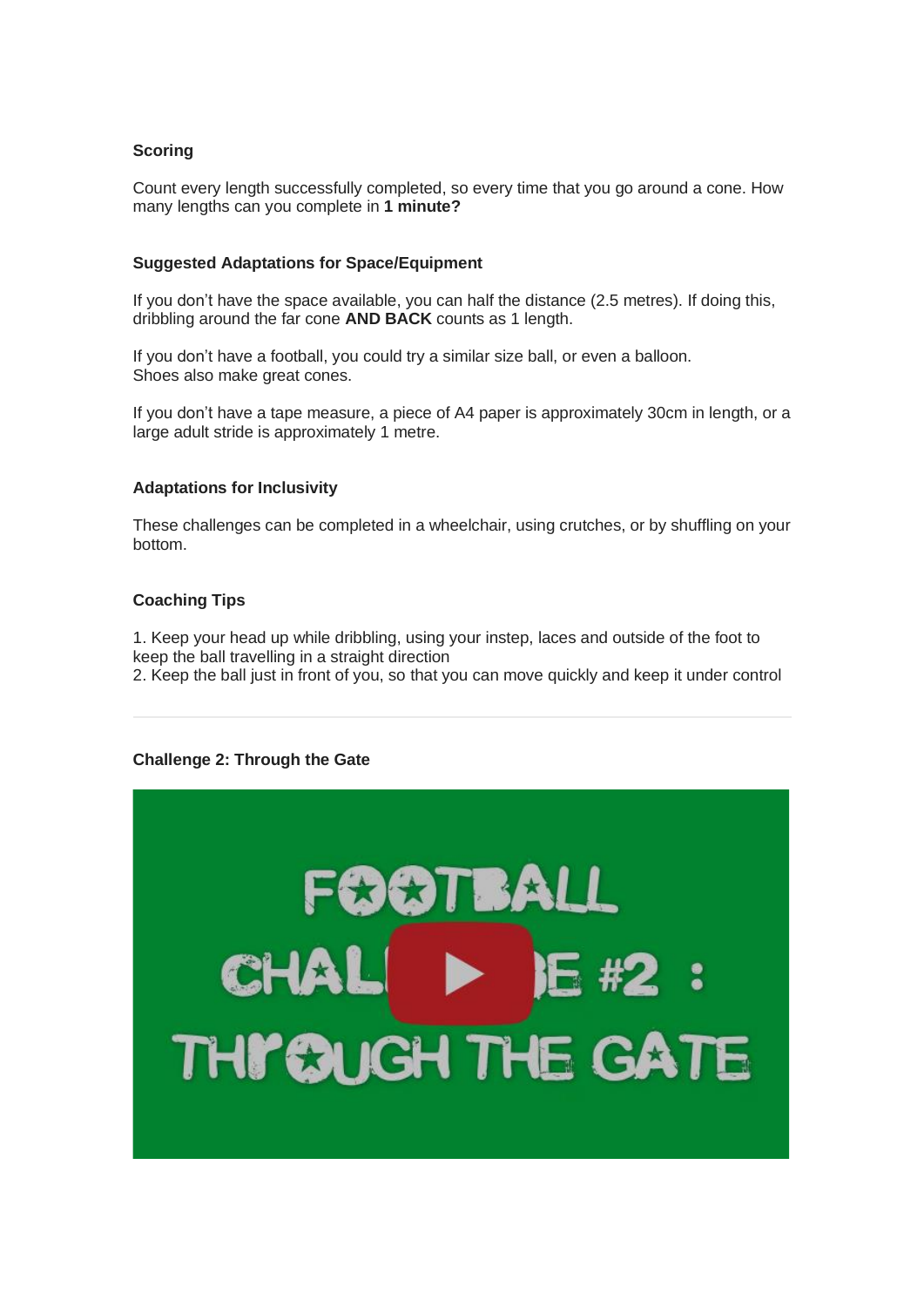#### **Challenge Description**

Place 5 cones in a straight line, approximately 1 metre from each other. (4 metres in total)

Dribble the ball, weaving in and out of the cones, as quickly as possible.

How many full lengths can you do in **1 minute?**

#### **Scoring**

Count every length successfully completed, so every time that you go around one of the end cones.

How many lengths can you complete in **1 minute?**

#### **Suggested Adaptations for Space/Equipment**

If you don't have the space available, you can half the distance (2 metres). If doing this, dribbling around the far cone **AND BACK** counts as 1 length.

If you don't have a football, you could try a similar size ball, or even a balloon.

Shoes also make great cones.

If you don't have a tape measure, a piece of A4 paper is approximately 30cm in length, or a large adult stride is approximately 1 metre.

#### **Adaptations for Inclusivity**

These challenges can be completed in a wheelchair, using crutches, or by shuffling on your bottom. If you need to go at a slow pace, use a bigger ball, or add space between cones to make the gates bigger, then you can.

#### **Coaching Tips**

1. Keep your head up while dribbling, using your instep, laces and outside of the foot to keep the ball travelling in a straight direction

2. Keep the ball just in front of you, so that you can move quickly and keep it under control Try and use both feet if you can

**Challenge 3: Pair Passing**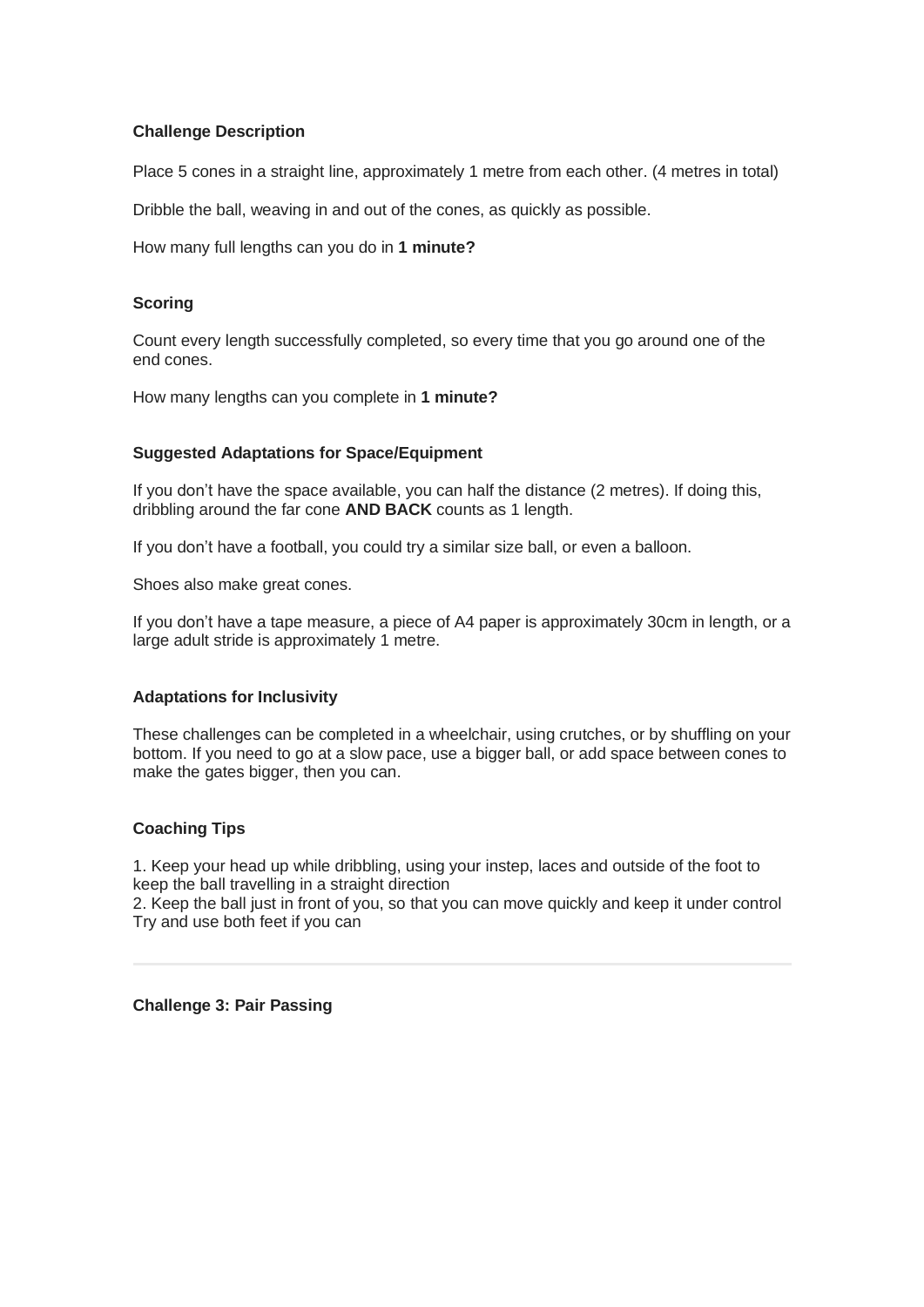# $\star$ TB PAI**I** PA

#### **Challenge Description**

Stand 3 metres from a partner. Pass the ball along the ground between you, counting each successful pass made.

You must take 2 touches. 1 to control the ball, 1 to pass the ball.

You must remain at least 3 metres apart.

How many successful passes can you make in **30 seconds?** 

#### **Scoring**

A successful pass is one which is controlled by the receiving player. Count every successful pass made by you **AND** your partner.

How many successful passes can you make in **30 seconds?**

#### **Suggested Adaptations for Space/Equipment**

Your partner can either kick the ball back to you, or roll it back with their hands.

#### **Adaptations for Inclusivity**

This challenge can be done seated, rolling the ball along the floor with your hands.

#### **Coaching Tips**

1. Use the instep of your foot to make the pass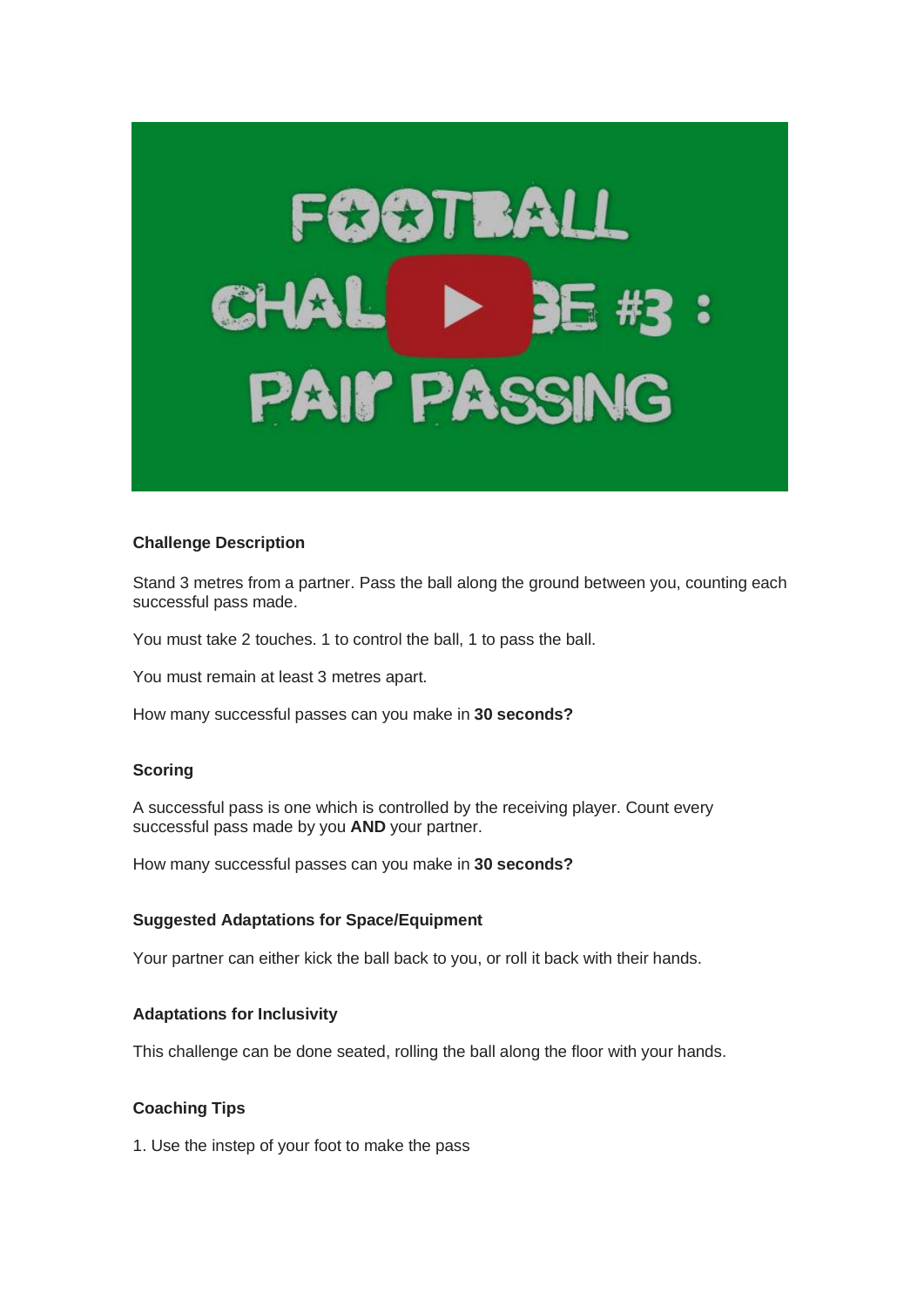- 2. Accuracy is more important than power, so keep those passes short and sharp
- 3. Stay on your toes ready to receive the ball

#### **Challenge 4: Hit the Target**



#### **Challenge Description**

Set up 12 target items in a circle, with a target item at 1 o'clock, 2 o'clock, 3 o'clock etc, as per the diagram below. Your target items should be fairly small, for example a cone, tin of beans, water bottle or a ball of socks.

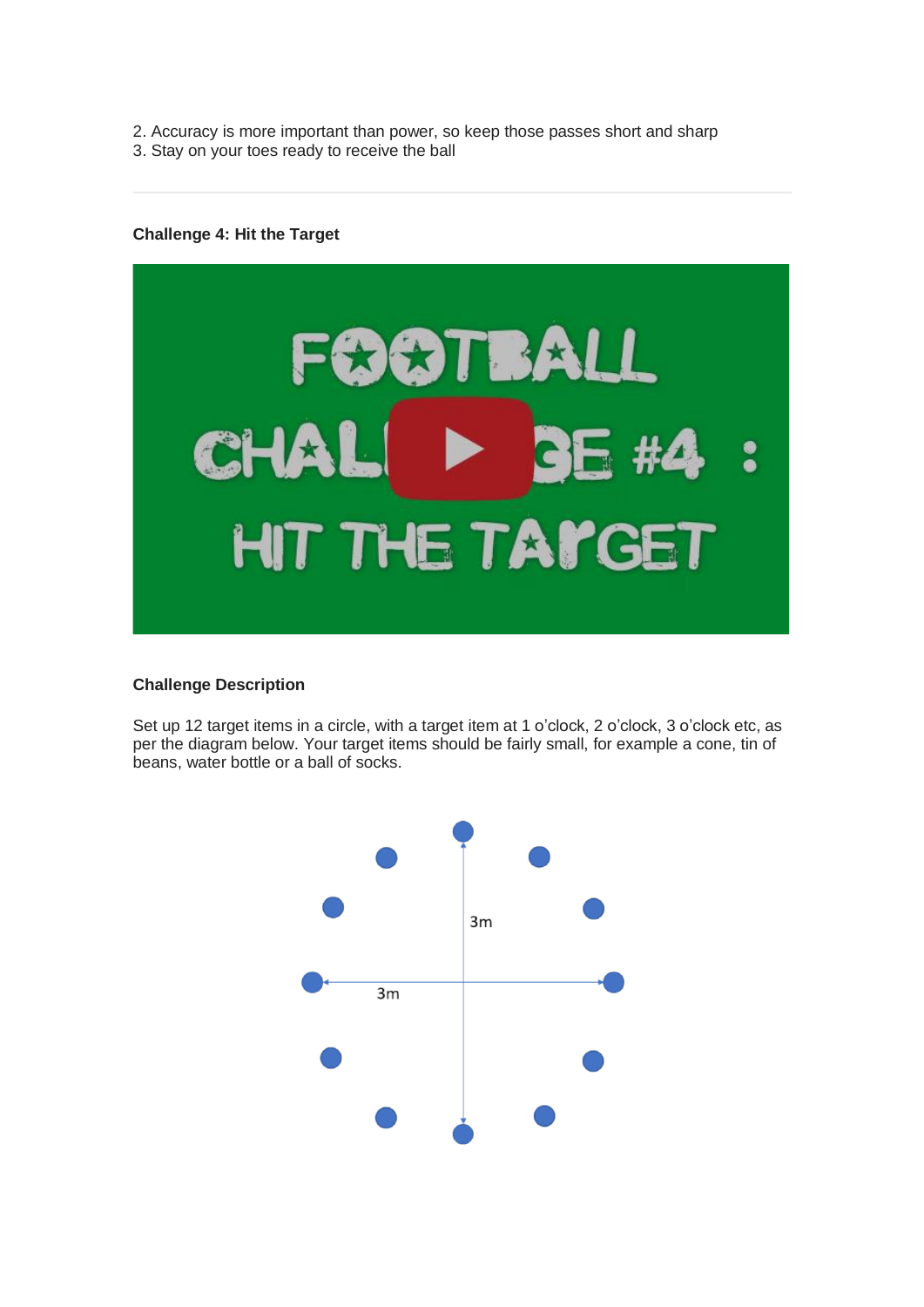Set up 12 target items in a circle, with a target item at 1 o'clock, 2 o'clock, 3 o'clock etc, as per the diagram below. Your target items should be fairly small, for example a cone, tin of beans, water bottle or a ball of socks.

Stand in the middle of the circle, with a football, and ask a partner to stand behind the target at 1 o'clock. Your partner's role is to retrieve the ball and return to you as quickly as possible.

Try and hit each target in order, 1 o'clock, 2 o'clock, 3 o'clock, and so on. Only move on to the next target once you have successfully hit the previous target.

The aim is to get all the way round to 12 o'clock, hitting all of the targets, in the **quickest possible time.**

You can either strike the ball first-time, or you can control the ball first. You must try to stay in the centre of the circle.

You mustn't use your hands whilst performing the challenge. Your partner can use their hands to return the ball.

#### **Scoring**

Record your **quickest time** to the nearest whole second.

The clock starts when you kick the first ball, and stops when you hit the final target.

Your time will be ranked against other competitors at the end of the competition, and you will be awarded points depending on your position. The top 10% in each category will be awarded 40 points, 11-20%: 38 points etc.

#### **Suggested Adaptations for Space/Equipment**

Find any (unbreakable) targets that you can. They should be fairly small, and no bigger than a standard water bottle. If you can only find bigger targets, you could always use a smaller ball.

If you need to make the circle slightly smaller, then you could always use smaller target objects or a smaller small.

#### **Adaptations for Inclusivity**

This can be done seated, or in a wheelchair, by throwing the ball.

#### **Coaching Tips**

- 1. Stay on your toes, ready to receive the ball
- 2. React quickly after hitting a target to turn your attentions to the next target
- 3. Accuracy is more important than power

4. Encourage your partner to return the ball quickly, throwing it gently to your feet so that it is easier to control